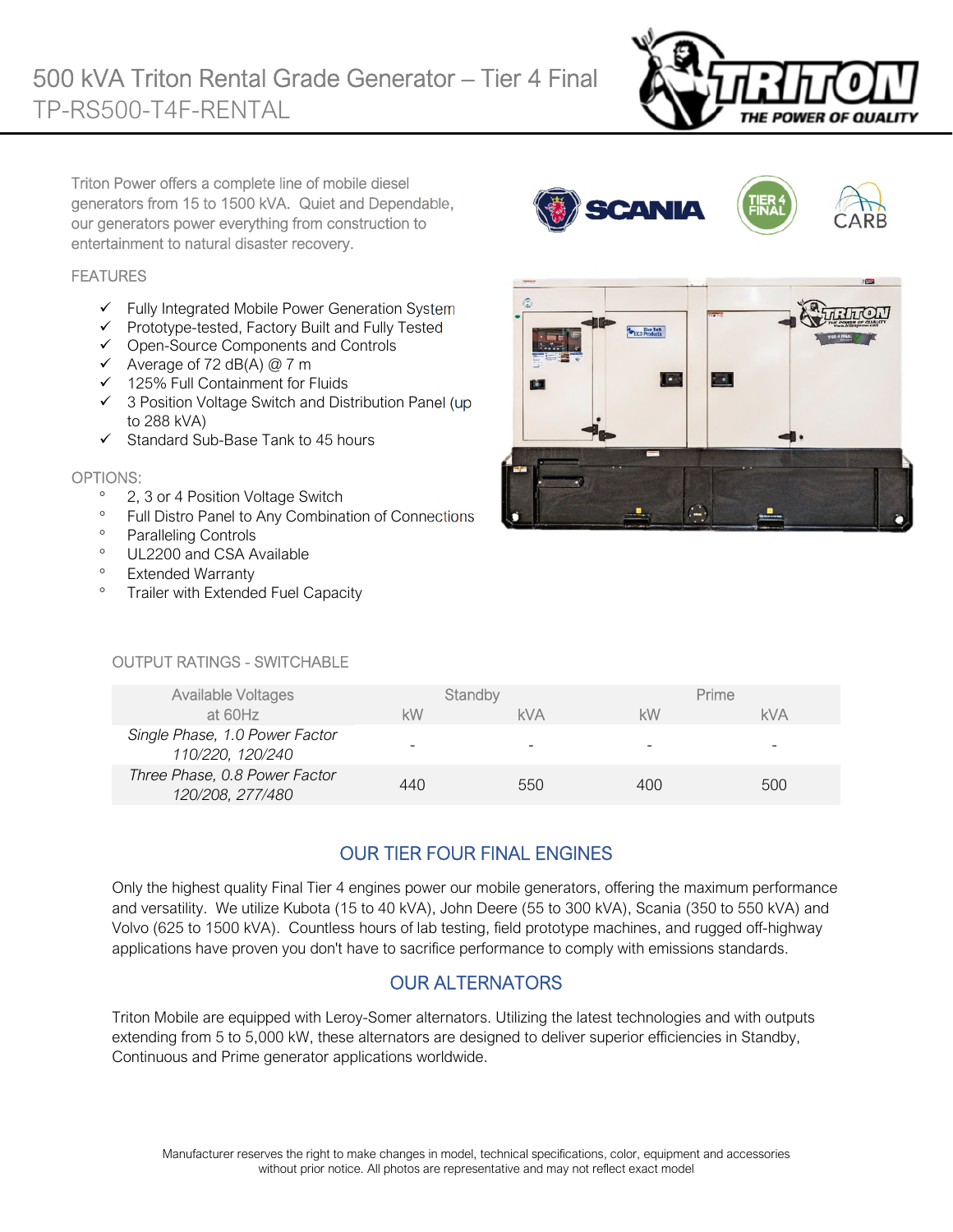

#### ENGINE INFORMATION

| Engine Make                      | Scania                 |
|----------------------------------|------------------------|
| Model                            | DC16 084A              |
| <b>Tier Rating</b>               | Tier 4 Final           |
| Engine Speed (RPM)               | 1800                   |
| Engine Power Output at rated RPM | 478 kWm / 650 HP       |
| Cooling                          | <b>Radiator Cooled</b> |
| Aspiration                       | Turbocharged           |
| Total Displacement (Liter)       | 16.4                   |
| No. of Cylinders and Build       | 8, in Vee              |
| <b>Bore and Stroke</b>           | 130 x 154              |
| <b>Compression Ratio</b>         | 16.7:1                 |
| Governor                         | Electronic             |
| Fuel Consumption (L/hr)          |                        |
| <b>Full Load</b>                 | 90.5                   |
| 75% Load                         | 68.5                   |
| 50% Load                         | 46.3                   |
| Oil Capacity (Liter)             | 45                     |
| Coolant Capacity (Liter)         | 17                     |

## ABOUT THE ENGINE

Scania's Tier 4 Final engines are known for their class-leading fuel efficiency, excellent power to weight ratio, and strong torque curves. All Scania Tier 4 Final engines are able to meet emission standards without the need of a Diesel Particulate Filter. The engine range for US Tier 4F is built on our latest engine platform and derives from over a century of experience and cutting-edge engineering. And with our large-scale deliveries of US Tier 4fcompliant industrial engines, the range has already proven its skills.

#### ALTERNATOR INFORMATION

| Manufacturer                          | Leroy Somer                                                     |
|---------------------------------------|-----------------------------------------------------------------|
| Design                                | Brushless single bearing, revolving field                       |
| <b>Stator</b>                         | 2/3 pitch                                                       |
| Rotor                                 | Single bearing, flexible disc                                   |
| <b>Insulation System</b>              | Class H                                                         |
| <b>Standard Temperature Rise</b>      | 125 - 163°C Continuous                                          |
| Exciter Type                          | <b>Self Excited</b>                                             |
| <b>Phase Rotation</b>                 | A(U), B(V), C(W)                                                |
| <b>Alternator Cooling</b>             | Direct drive centrifugal blower fan                             |
| AC Waveform Total Harmonic Distortion | No load < $1.5\%$ . Non distorting balanced linear load < $5\%$ |
| Telephone Influence Factor (TIF)      | <50 per NEMA MG1-22.43                                          |
| Telephone Harmonic Factor (THF)       | $<$ 2%                                                          |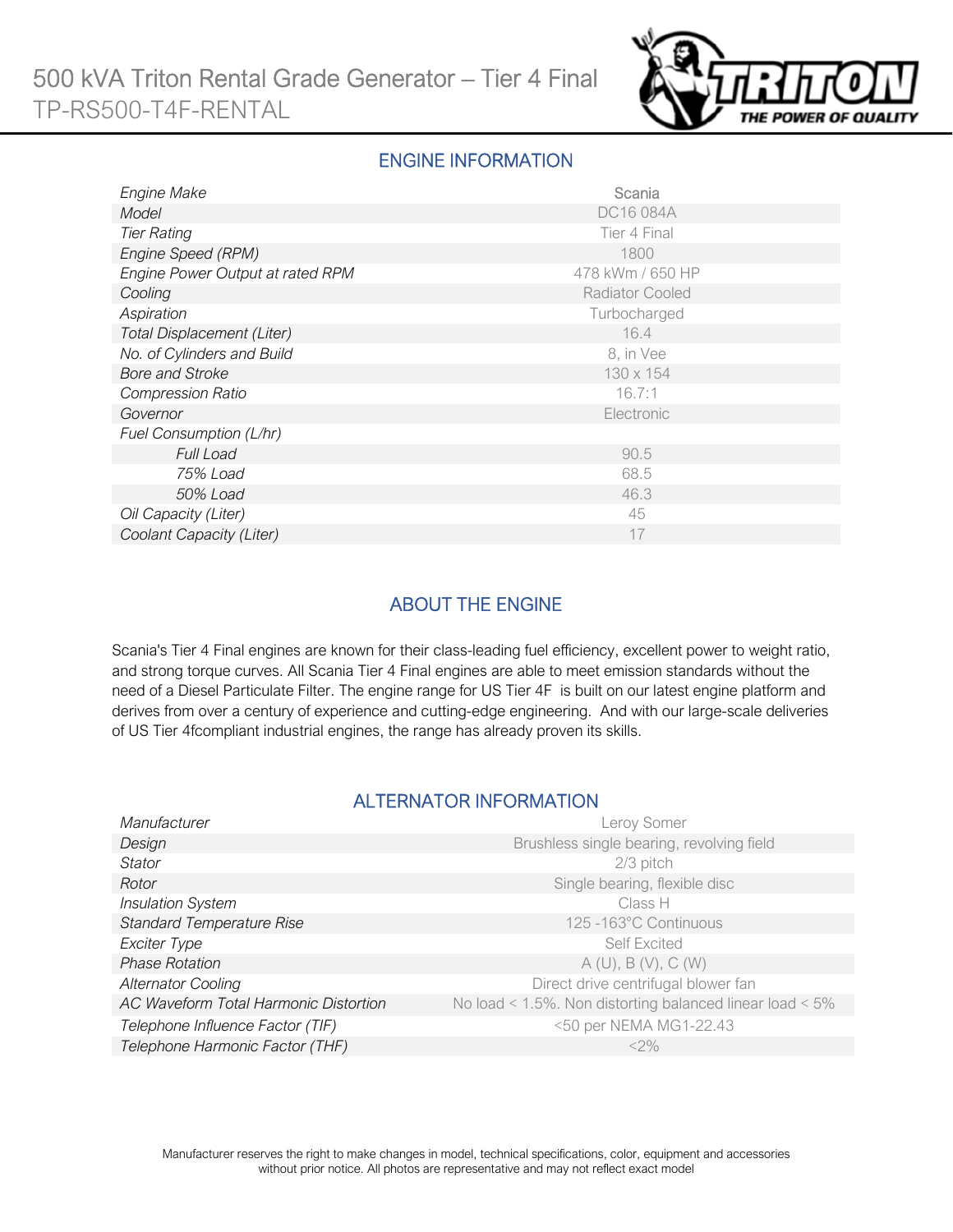

## STANDARD ITEMS

- Engine System:
	- o Oil Drain Pump
	- o Tier 4 Final Certification
	- o Electronic Governor
	- o Full Fluid Containment
- Fuel System
	- o Fuel Valve for External Tank
	- o Primary Fuel Filter
	- o Fuel Capacity: XXX liters
	- o Flexible Fuel Lines
- Electrical System
	- o 3 Position Voltage Switch (Standard up to 288 kVA)
	- o Side Mounted Control Panel
	- o Unit Mounted Mainline Circuit Breaker
	- o Battery Switch
	- o Distribution Panel with Cam-Locks
- Cooling System
	- o 45º C Ambient Temperature Rating
	- o 50/50 Ethylene glycol antifreeze
	- o Radiator Drain Extension
- Generator Set
	- o Mounted on Heavy Duty Steel Base
	- o Full Factory Load Bank Testing
	- o Sub-Base Lifting Points
	- o Forklift Pockets for Easy Transport
- Alternator
	- o 12 Lead Leroy-Somer Alternator
- $\checkmark$  Enclosure
	- o Stainless Steel Hinges and Locks
	- o Ultra-Quiet Enclosure
	- o Powder Coated Finish
	- o Easy Access to All Service Points
	- o Fully Sound Attenuated
	- o Advanced Water and Dust Proofing

# OPTIONAL ITEMS

- Engine System:
	- o Upgraded Exhaust Silencers (Hospital, Residential, Critical)
	- o Heavy Duty Air filters
	- o Oil Heater
	- o Block Heater (Circulating, up to 5000 Watt)
- Fuel System
	- o Fuel Cooling System
	- o Extended Fuel Tank
- Electrical System
	- o 2 or 3 Position Voltage Switch available for over 288 kVA
	- o Battery Charger (Standard and Float Type)
	- o Additional Circuit Breakers
	- o Shunt Trips
	- o Electrically Controlled Breakers
	- o Paralleling Systems
	- o Electrical Connections (Cam-Locks, Refer Plugs, Distro Panel, and more)
- Cooling System
	- o Upgraded Radiator Systems
	- o Marine Grade Radiator
- <sup>o</sup> Generator Set
	- o Seismic Isolators
		- o Remote Mounted Control System
- **Enclosure** 
	- o Aluminum Enclosure
	- o Ultra-Quiet Enclosure
	- o 20 and 40' Container Packages
	- o Custom Paint Colors
- Alternator
	- o Marinization (2-3 times dipped)
	- o Permanent Magnetic Generator
- Trailer
	- o Standard Trailer
	- o Trailer with Extended Fuel Tank
	- o Rhino Coating
- Additional Options
	- o Please inquire, Triton can assist in engineering nearly any option
- 
- -
	-
-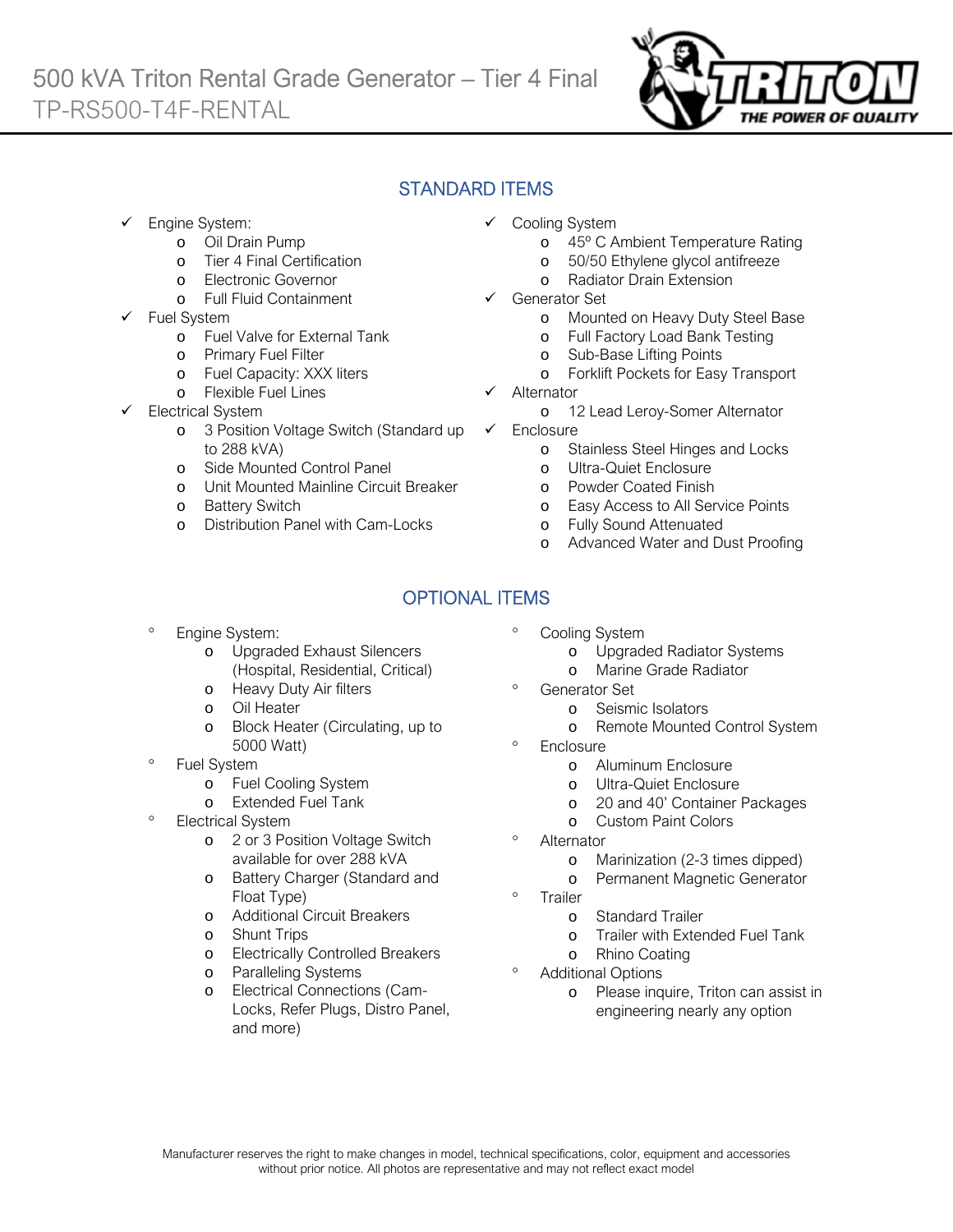# RENTAL PACKAGE

### 3 POSITION VOLTAGE SELECTOR SWITCH

Our industrial grade voltage selector switches stand above competition. Equipped with high short circuit breaking capacity, mechanical interlock and an overcurrent protection device with the highest quality standards. All models come standard with a lockable design, that can be locked in any position to provide additional safety.

#### SYSTEM OUTPUT:

- Single Phase 120/240V
- Three Phase 120/208V
- Three Phase 277/480V

#### POWER DISTRIBUTION PANEL:

- Individual Breaker Protection for sockets.
- <sup>o</sup> Main Circuit Breaker
- $\degree$  2 GFCI duplex receptacles (20A 125V), protects electrical
- <sup>o</sup> wiring and receptacles from overheating and possible fire.
- <sup>o</sup> 50A 125/250V twist-lock receptacles with Lexan covers
- <sup>o</sup> Full Set of Cam Locks, Quantity and Size based on Generator output.



- The DSE7420 is an Auto Start Control Module and is also an Auto Mains (Utility) Failure Control Module.
- A sophisticated module monitoring an extensive number of engine parameters, the DSE7420 will annunciate warnings, shutdown and engine status information on the back-lit LCD screen, illuminated LED, remote PC, and audible alarms.
- <sup>o</sup> The module includes RS232, RS485 & Ethernet ports as well as dedicated terminals for system expansion.
	- The DSE7400 Series modules are compatible with electronic (CAN) and non-electronic (magnetic pickup/alternator sensing) engines and offer a comprehensive number of flexible inputs, outputs and extensive engine protections so the system can be easily adapted to your requirements.
- The modules can be easily configured using the DSE Configuration Suite Software.